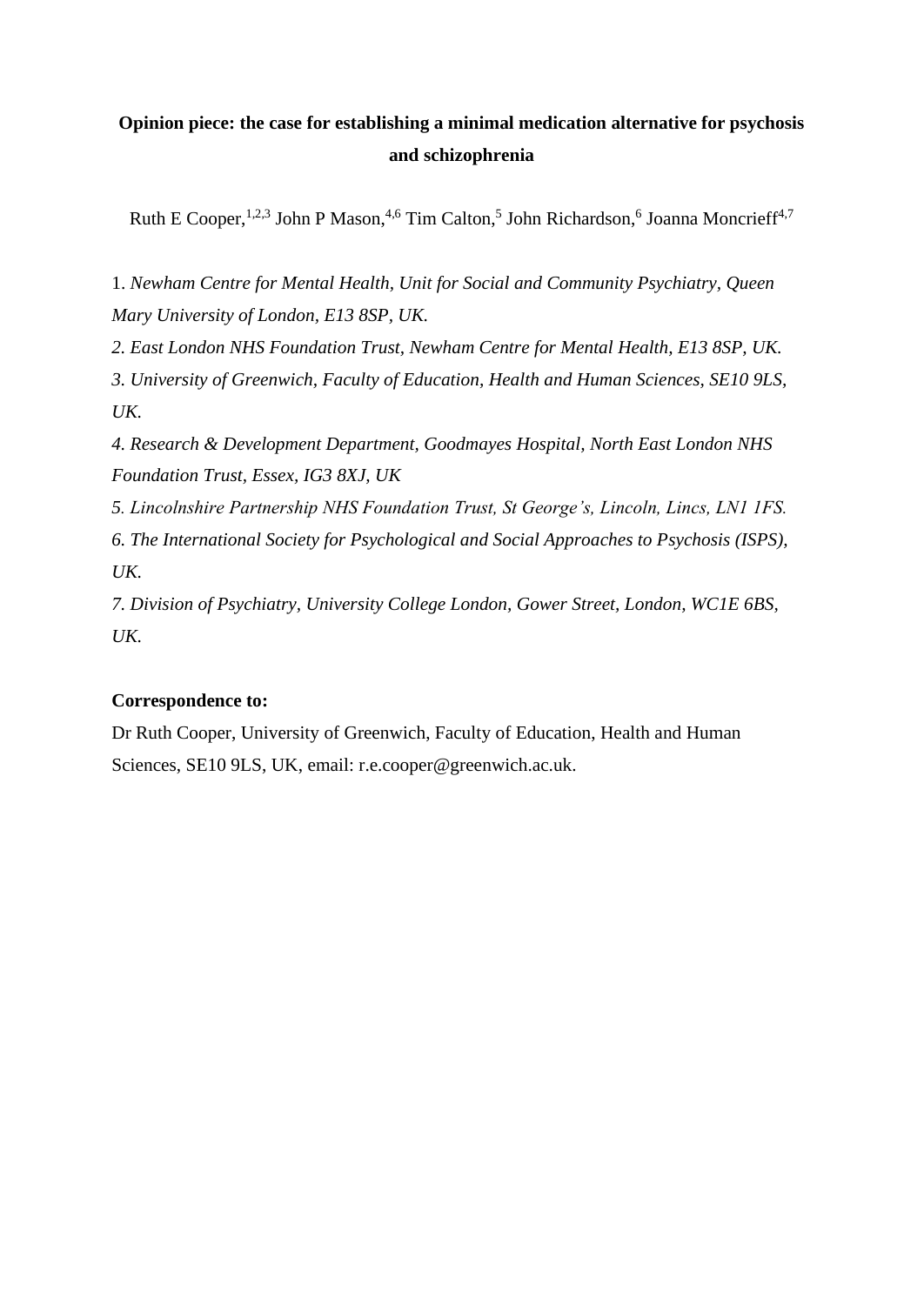# **Opinion piece: the case for establishing a minimal medication alternative for psychosis and schizophrenia**

## **Abstract**

The development of severe mental health conditions is strongly linked to our environments, particularly experiences of trauma and adversity. However treatments for severe mental health conditions are often primarily biomedical, centred around medication. In the case of schizophrenia and psychosis, this is antipsychotic medication. Although antipsychotics have been found to reduce symptoms and risk of relapse, some patients derive little benefit from these drugs, and they can lead to severe adverse effects. Subsequently a high proportion of people do not want to take antipsychotics and request an alternative. Yet in the UK and in many countries there are currently no guidelines for stopping antipsychotics or formal treatment alternatives, despite such alternatives being available in some countries. For example, in Norway and Vermont (USA), in response to pressure from service user organisations, governments have mandated the establishment of 'minimal medication' services. We examine whether everyone with a psychotic condition needs long-term antipsychotic treatment and evidence for alternative models of care. We recommend that healthcare providers should be encouraged to develop a psychosocial treatment package for people with psychosis or schizophrenia that provides a realistic possibility of minimising antipsychotic exposure.

**Keywords:** psychosis, schizophrenia, minimal medication, psychosocial treatments, antipsychotic reduction or discontinuation, alternative treatments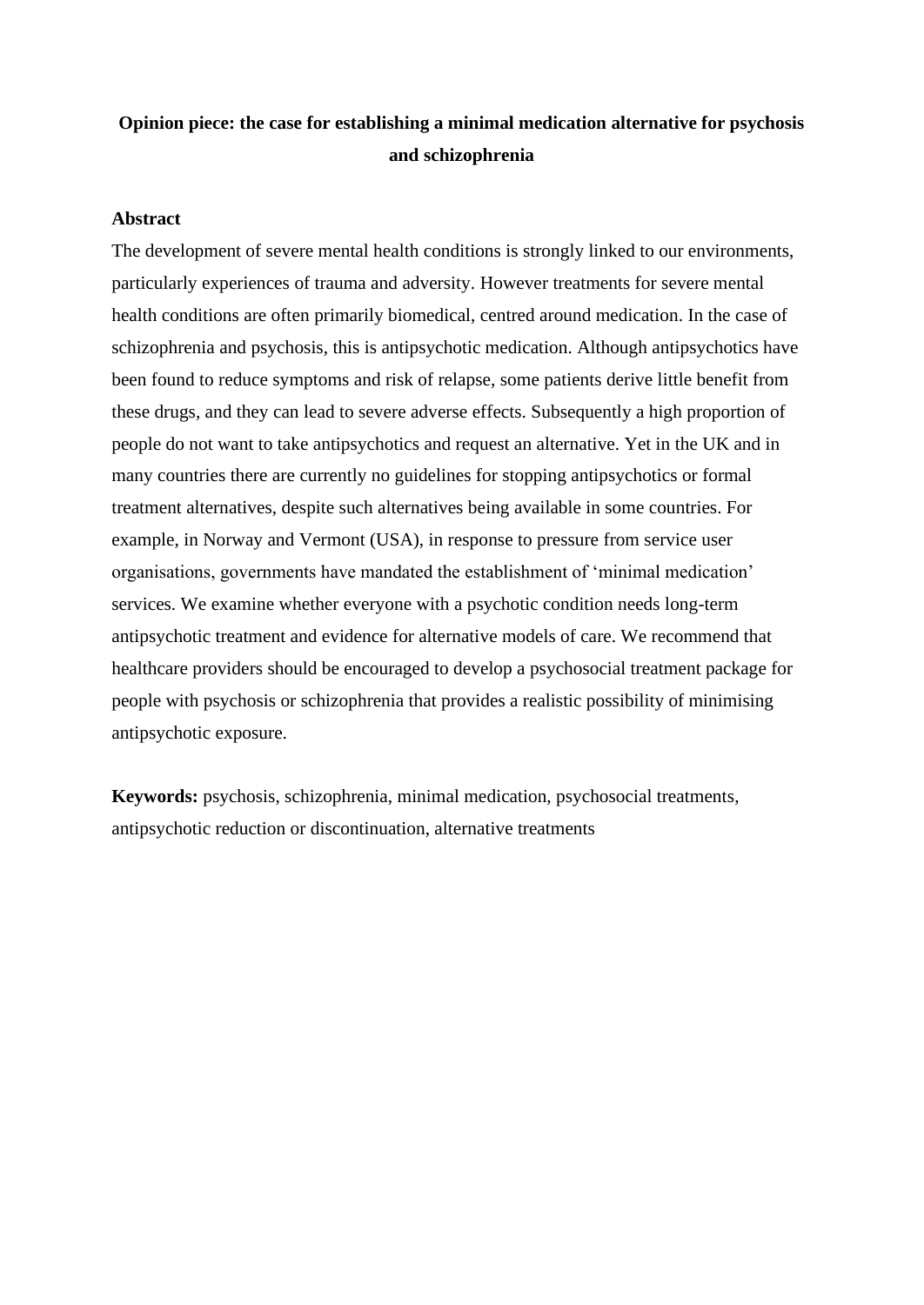In 1979 the World Health Organisation (WHO) reported the surprising finding that people with schizophrenia may have better outcomes in some low and middle income than high income countries, despite those in low and middle income countries having less access to health services and medication (*World Health Organisation*, 1979). The results were subsequently replicated (Jablensky et al., 1992). Although debated (Cohen et al, 2008), these studies signal how societal-level problems may underpin potentially poorer outcomes of psychosis and schizophrenia in high income countries, which may be associated with a focus on treating the individual, with medication the primary treatment, rather than social and community-based support. The authors of the WHO studies commented *"The sobering experience of high rates of chronic disability and dependency associated with schizophrenia in high-income countries, despite access to costly biomedical treatment, suggests that something essential to recovery is missing in the social fabric"* (Jablensky & Sartorius, 2008)*.* Like the WHO studies, we suggest the need for a renewed focus on psychosocial approaches to treatment.

### **Treatment for schizophrenia and psychosis**

The primary treatment for people with a psychotic condition is antipsychotic (neuroleptic<sup>1</sup>), medication, commonly taken for many years. The most recent UK audit found 98% of people diagnosed with schizophrenia were prescribed antipsychotics (*The Royal College of Psychiatrists*, 2018). Many people find antipsychotics to be helpful in alleviating the acute symptoms of psychosis and reducing relapse rates (Ceraso et al., 2020).

But antipsychotics do not help everyone. Rates of non-response are estimated at 38% (Samara et al., 2018), with an overall number needed to treat of 6 (for second-generation antipsychotics), which means that out of 6 people treated with antipsychotics, 1 person will have a significantly beneficial outcome (Leucht et al., 2009). Long-term benefits are even less certain, because evidence is limited by the antipsychotic discontinuation design of studies which may lead to withdrawal-related adverse effects, and short durations of followup (Moncrieff, 2015). Moreover, antipsychotics are associated with an increased risk of serious medical complications including significant weight gain, diabetes, heart disease, movement disorders and structural changes in the brain including brain volume reduction

<sup>&</sup>lt;sup>1</sup> We use 'antipsychotic' instead of 'neuroleptic', We recognise the issue with 'antipsychotic' as it implies that they are modifying an underlying pathology. However we use this term as it is the most recognisable.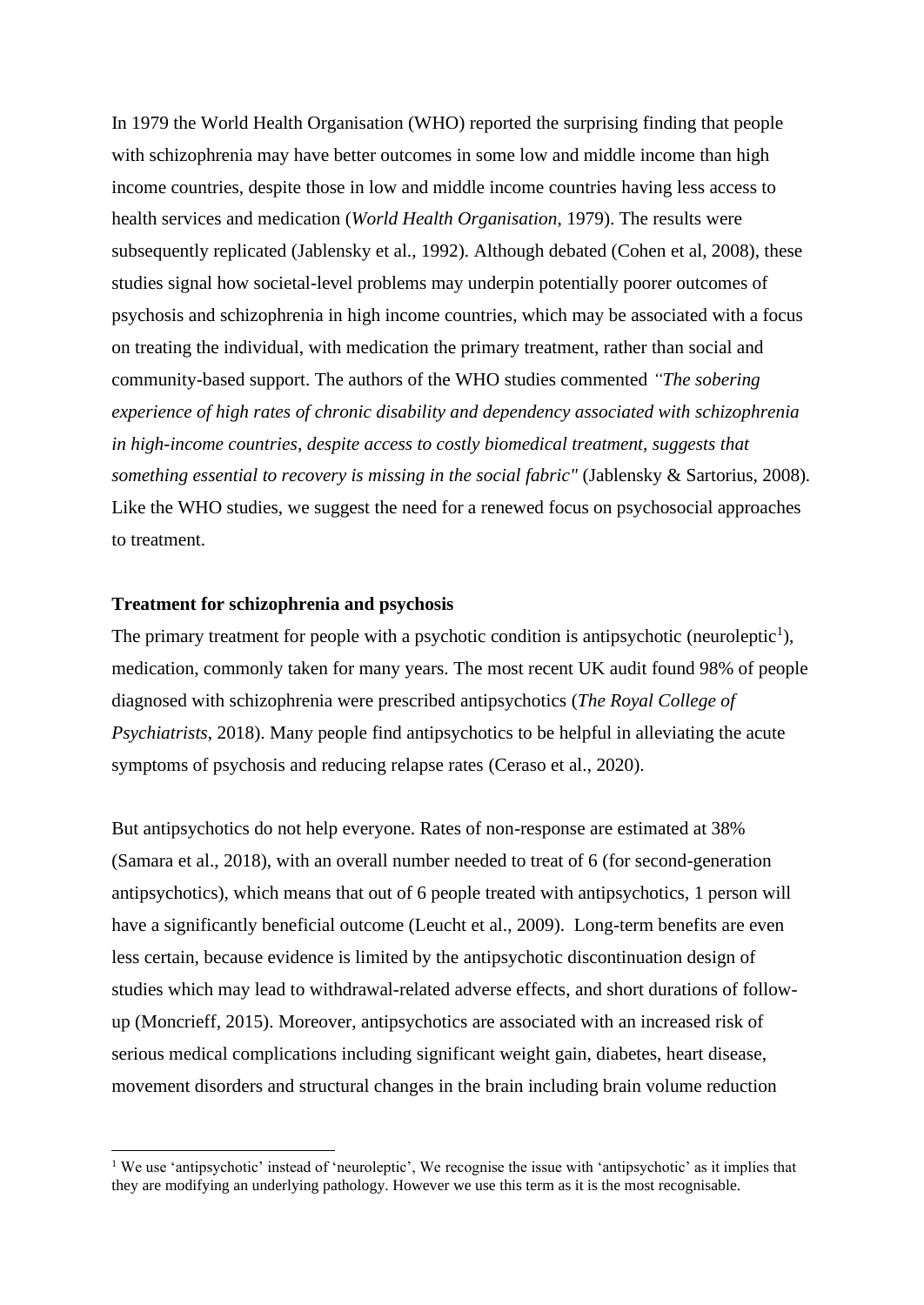(Fusar-Poli et al., 2013). These physical health conditions are distressing and also have a significant economic impact on the healthcare system (Jerrell, et al. 2012). Alongside this antipsychotics can cause sedation, lethargy, emotional flattening and sexual dysfunction which can adversely impact on quality of life. The development of psychosis is linked to psycho-social factors such as discrimination, trauma, poverty, and isolation, therefore many people do not endorse primarily biomedical explanations and treatments for their condition (Read, et al. 2020).

Consequently, many people do not want to take antipsychotics and may request reduction or discontinuation of these drugs and ask for an alternative, or they may reduce/stop them of their own accord (see Box 1 for the service user perspective). Estimates from reviews suggest 29-41% of people do not take antipsychotics as prescribed (Lacro et al., 2002; Nosé et al., 2003), although studies vary, and some show even higher levels of discontinuation or deviation from prescribed treatment (Lieberman et al., 2005; Mullins et al., 2008). Other reasons as to why people decide to stop antipsychotics include the negative effects outweighing the positive, problems with the clinician relationship including experiences of coercion and inadequate information provision about the adverse effects of antipsychotics and that people feel better and no longer want to take medication (Roe et al., 2009; Salomon et al., 2014; Carmela et al., 2013).

Shared-decision making is promoted by the NICE Guidelines (The National Institute for Health and Care Excellence), which are used internationally, as both an ethical and legal requirement (NICE, 2014). Alongside this, the Mental Capacity Act states that every adult has the right to make their own decision if they have the capacity to do so, even if others view that decision to be unwise (Ahmed et al., 2007). The majority of service users, including inpatients, retain treatment related decisional capacity and are therefore legally entitled to decline antipsychotics (unless subject to involuntary treatment under the Mental Health Act) (Okai et al., 2007). Given the adverse effects of antipsychotics, ineffectiveness for some people, and further reasons for stopping described above, requests to stop or not take these drugs should be seen as a legitimate preference not, as some clinicians may assume, as 'lack of insight' (Jaeger et al., 2019; Moncrieff et al., 2020).

However, despite the high proportion of people who do not want to take antipsychotics, in the UK and in many countries there are no official national guidelines for the treatment of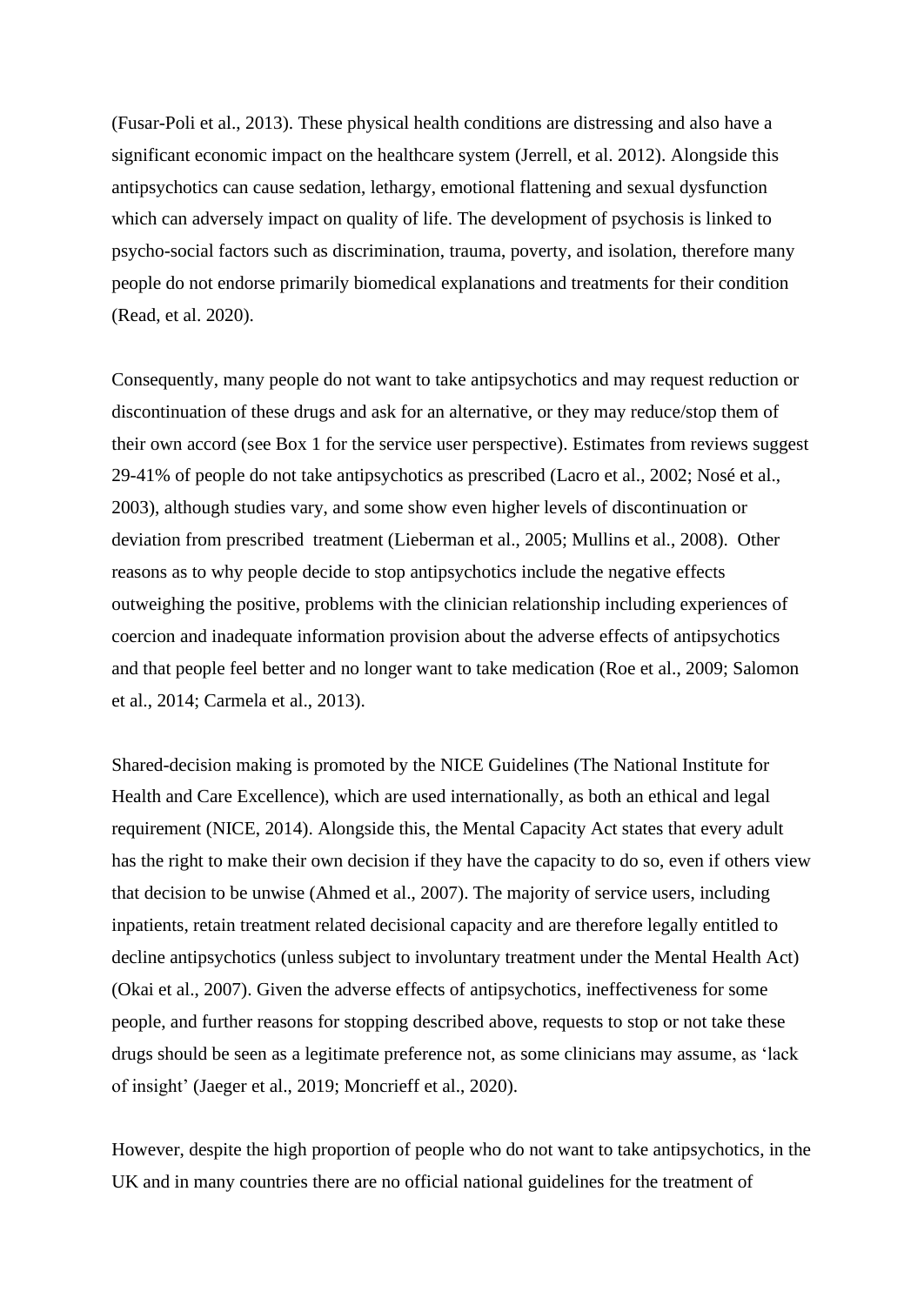psychotic conditions without antipsychotics, or for the reduction and discontinuation of these drugs (Cooper et al., 2020). Clinicians are often reluctant to reduce or stop antipsychotics due to lack of guidelines, concerns about relapse, and service-level barriers, such as pressure to rapidly discharge and lack of resources to support reduction (Cooper et al., 2019; Moncrieff et al., 2020). With no formal alternative approaches, for some people treatment 'choice' can often be reduced to which antipsychotic they want to take and people have reported that they do not feel involved in medication decisions, often feel coerced, and would like to have more choice over their treatment including more support with reducing/stopping these drugs (Larsen-Barr & Seymour, 2021; Morant et al., 2016; Morrison et al., 2012; Read & Sacia, 2020; Roe et al., 2009). As a result people will often stop antipsychotics abruptly, without clinical support, which may be more likely to lead to adverse outcomes (Horowitz et al., 2021).

The service user and carer community have called for alternatives to antipsychotics and greater support for coming off these drugs, and have tried to fill this unmet need by establishing their own guidance and peer support groups for reducing and stopping psychotropic medications (Framer, 2021; Oedegaard et al., 2020; Read & Sacia, 2020; RRASMQ/ÉRASME, 2014; Smith, 2019). This includes, *'The Harm Reduction Guide to coming off Psychiatric Drugs'*, which has been translated into 17 languages (The Icarus Project and Freedom Center, 2012) and the online site the 'Inner Compass Initiative' which links to *'The Withdrawal Project'*, which in 2020 had 215,000 visits from 122 countries (personal communication). The need for greater caution in the long-term use of antipsychotics (Moncrieff, 2015; Murray et al., 2016) and a formal treatment option that attempts to avoid or minimise the use of antipsychotics (Morrison et al., 2012) has been called for by clinicians, and is recognised by NICE who have requested research into psychosocial interventions for people who choose not to take antipsychotics, stating: "*The development of alternative treatment strategies is important for the high proportion of people with psychosis and schizophrenia who choose not to take antipsychotic medication, or discontinue it because of adverse effects or lack of efficacy"* (NICE, 2014).

#### **Do antipsychotics benefit everyone with a psychotic condition?**

Antipsychotic treatment is based on evidence that this treatment reduces psychotic symptoms and risk of relapse overall (Leucht et al., 2013, 2012). There is no evidence for claims that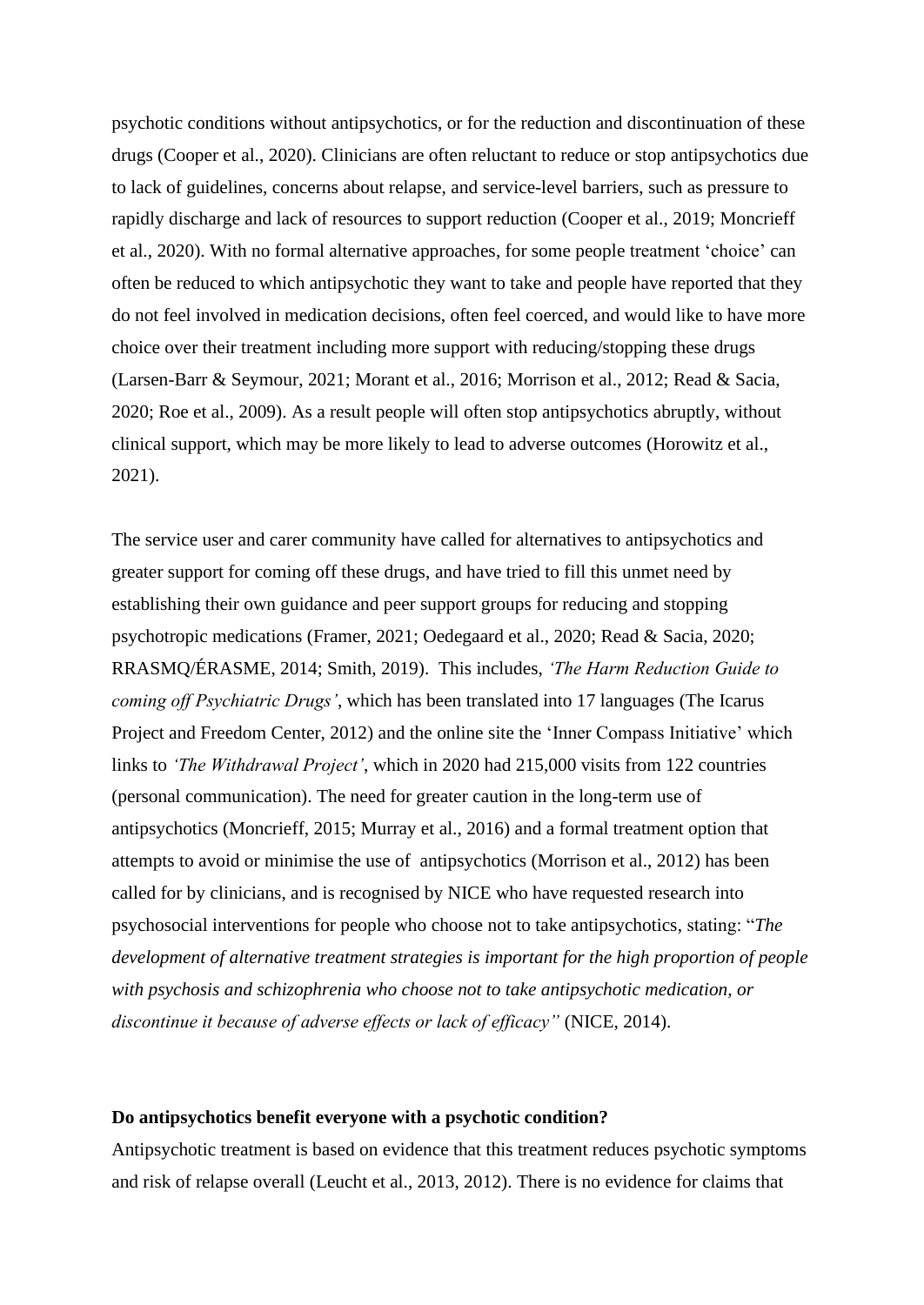antipsychotics inhibit an underlying process of neurodegeneration (Zipursky et al., 2013) and there is debate about whether they work by targeting any other underlying pathological process (McCutcheon et al., 2020; Moncrieff, 2011). In fact prolonged antipsychotic treatment has been found to be one of the causal factors for progressive brain changes that have been found in some people with schizophrenia (Fusar-Poli et al., 2013). The characteristic mental and behavioural alterations produced by antipsychotics via their modification of typical brain functioning (which include cognitive slowing, emotional blunting and behavioural 'deactivation,') may plausibly account for their therapeutic action (Breggin, 2007; Healy, 1989; Moncrieff et al., 2009), as suggested by the original pioneers of these drugs in the 1950s and 60s (Deniker, 1960).

Although randomised controlled trials show increased rates of relapse following antipsychotic discontinuation over the short-term, not everyone relapses, and relapse does not necessarily indicate a poor long-term outcome. Furthermore some service users may not prioritise symptom reduction and relapse avoidance to the same extent as services/clinicians (Larsen-Barr & Seymour, 2021). The process of reducing or stopping antipsychotics may itself increase the risk of relapse above that of any concurrent mental health condition due to antipsychotic-withdrawal related effects. However this increased risk may diminish over time and may be minimized by gradual tapering (Chouinard & Chouinard, 2008; Horowitz et al., 2021; Récalt & Cohen, 2019). Indeed, one long-term follow-up suggested that people randomised to maintenance antipsychotic treatment had poorer functional outcomes over the long-term than those allocated to a flexible reduction and discontinuation strategy, and that rates of relapse, although initially higher in the reduction/discontinuation group, converged over time (Wunderink et al., 2013). This is consistent with several cohort studies that show poorer long-term outcomes among those who use continuous antipsychotic treatment compared with those who do not (Harrow et al., 2012; Harrow et al., 2021; Moilanen et al., 2013; Morgan et al., 2014; Wils et al., 2017). Although there is counter evidence. For example a 10-year follow up of a randomised trial of antipsychotic discontinuation versus maintenance treatment found a poorer clinical outcome in the discontinuation compared to maintenance group (Hui et al., 2018). There is an ongoing debate as to whether antipsychotics may increase or decrease overall mortality in people with schizophrenia, which is high compared to the general population (Ralph & Espinet, 2018; Taipale et al., 2018).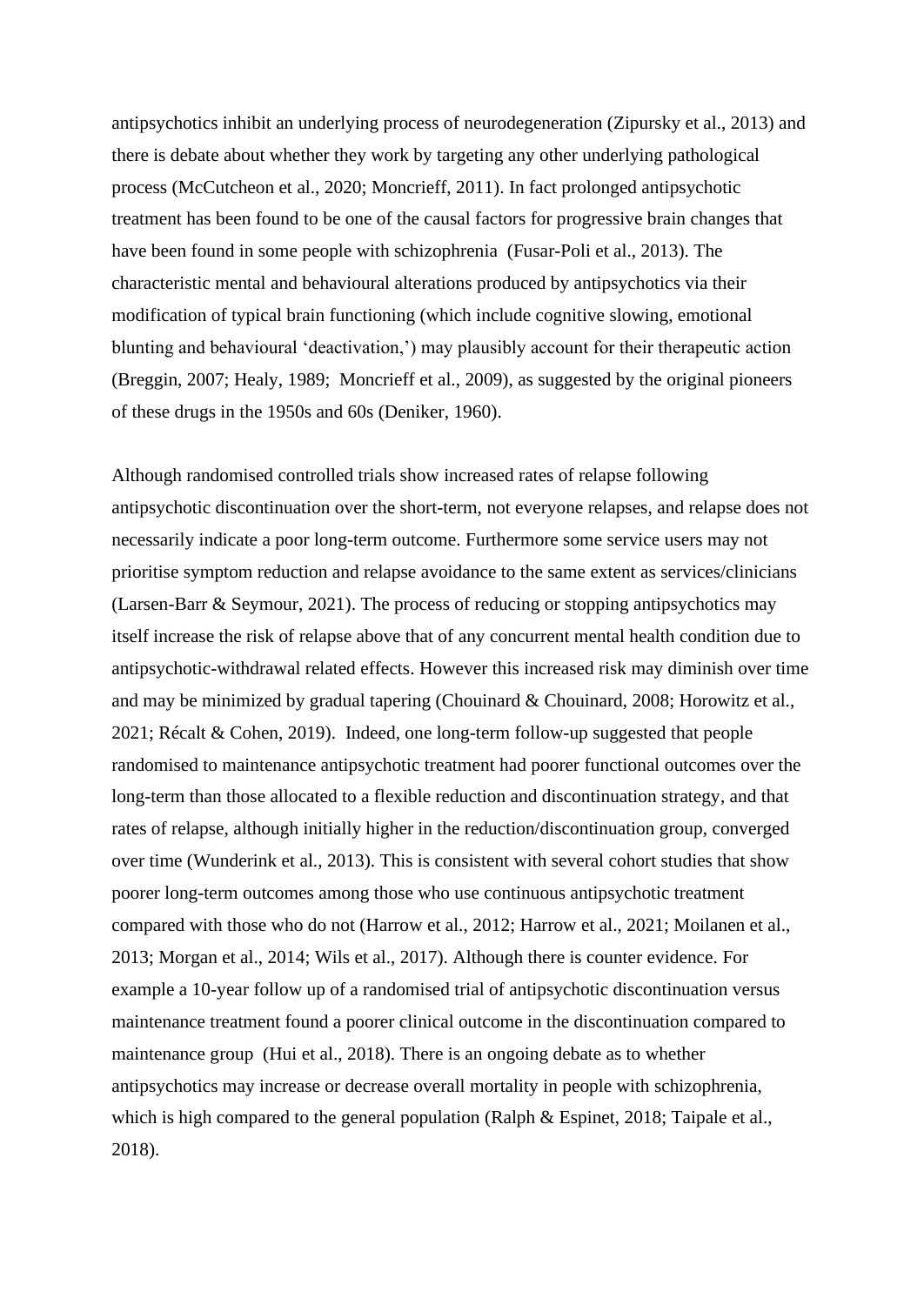There is evidence that some people with psychosis or schizophrenia can be treated with psychosocial strategies with 'minimal' antipsychotics or with no antipsychotics ('minimal medication treatments'), with potentially equivalent outcomes (e.g. for symptoms and functioning) to those receiving antipsychotics as usual and no evidence of greater harm (Calton et al., 2008; Cooper et al., 2019; Francey et al., 2020). Aside from the evidence on outcomes, many people with psychosis and schizophrenia and their carers throughout the world are calling for services and support to help them avoid antipsychotic medication, or to reduce and stop it once they have started (Oedegaard et al., 2020; Read & Sacia, 2020; Smith, 2019).

#### **Research on minimal medication approaches**

A series of radical treatments were delivered in different countries from the 1950s-1980s perhaps best exemplified by the residential treatment programme Soteria House pioneered in the US and Switzerland, which allowed people to go through an episode of psychosis with high levels of support with the aim to find meaning in the subjective experience of psychosis (Bola & Mosher, 2003), the therapeutic communities at Kingsley Hall and Villa 21 in the UK, and, in Finland the family and social network approach to care, Need-Adapted Treatment, subsequently developed as Open Dialogue (Seikkula et al., 2011). More recently CBT has been trialled (Morrison et al., 2018; Morrison et al., 2014, 2020) Such treatments have minimised antipsychotic use by either not prescribing these drugs or using a minimal medication strategy, including postponing antipsychotic prescription for up to 6 weeks and prescribing short-term benzodiazepines instead when necessary. This has generally resulted in significantly lower antipsychotic prescription rates compared to usual care.

Evidence on the potential effectiveness of such minimal medication treatments has been summarised in two systematic reviews (Calton et al., 2008; Cooper et al., 2020). These reviews included nine psychosocial treatments, in 2,250 people with psychosis or schizophrenia, in both inpatient and outpatient settings. Results showed that the majority of treatments, in comparison to an antipsychotic as usual control group, were at least as effective in reducing symptoms and improving functioning, with this being achieved with significantly less use of antipsychotics than usual care, with no evidence of greater harm in the minimally medicated groups. The more promising approaches were Soteria House; Need Adapted Treatment – (which has developed into Open Dialogue), CBT, and various psychosocial treatment packages, e.g. an inpatient milieu providing occupational and recreational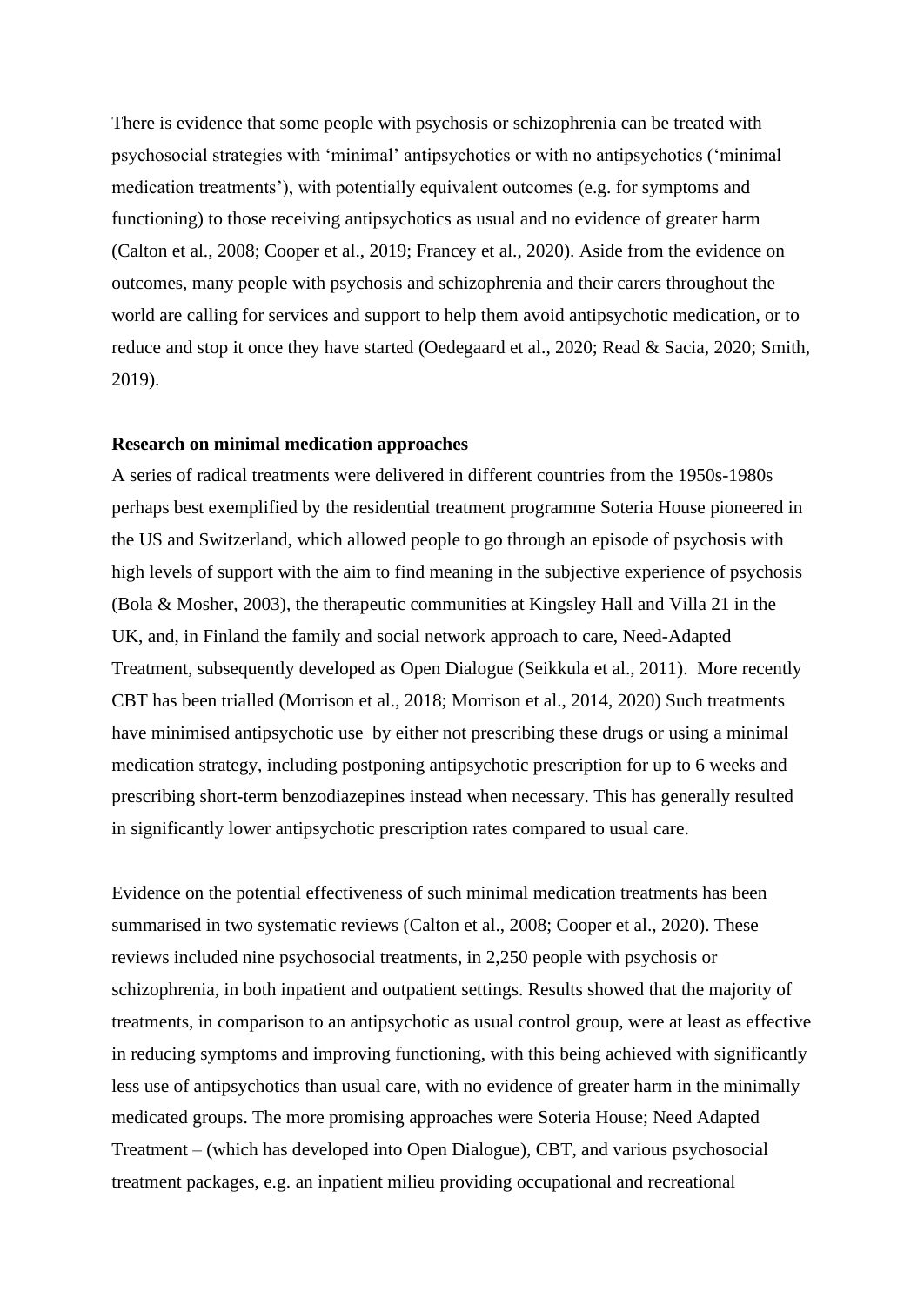therapies, ward meetings, hydrotherapy, and social case work. However the results of these reviews, although promising, are tempered by the significant lack of high quality recent research, with only the CBT trials conducted recently, small sample sizes, and potential selection bias, with higher risk service users sometimes excluded.

Since these reviews, a trial in Australia, provided an intensive psychosocial treatment package to people with first episode psychosis (n=90) who were classed as 'low risk', and randomised them to receive antipsychotics or placebo (Francey et al., 2020). The package consists of care-coordination, CBT, psychoeducation, family intervention, and close monitoring. Results after the 6 month intervention period indicated no difference in outcomes, including symptoms and functioning, between the placebo and the antipsychotic groups. At the 1 and 2 year follow ups, again no difference in outcomes between the placebo and antipsychotic groups were found, although strict statistical criteria for non-inferiority of the placebo group were not met and the authors concluded that longer-term outcomes were less clear. Results are also tempered by the high drop-out rate of participants in both groups. Despite this the study gives preliminary evidence that an intensive psychosocial treatment package, similar to what may be already available in early intervention services, could be a potential alternative to antipsychotics for some. A larger trial of this treatment package is certainly warranted.

## **Current minimal medication services**

Alternative 'minimal medication' treatments are available in regions where governments, in response to pressure from service user organisations, have mandated the availability of services that offer an alternative to standard medication-based treatments. In Norway, from 2015, 56 beds across 14 hospital units have been established for 'drug-free' treatment, with outpatient care also offered (Bjørgen et al., 2018). One example is the Drug-Free Treatment Unit, University Hospital, North Norway (Box 2). In the US state of Vermont a Soteria House has been opened (Box 2). Formal evaluation of these services has not yet been conducted however, in North Norway, in the first year of opening the Drug-Free Treatment Unit, 32 people were admitted and 16 of those did not use antipsychotics during their stay (Hald, 2019). In Vermont, there is limited data, but reports from the Soteria staff are that many people do not take antipsychotics during their stay, or they utilize the support that is available to reduce their medication (personal communication, 2020).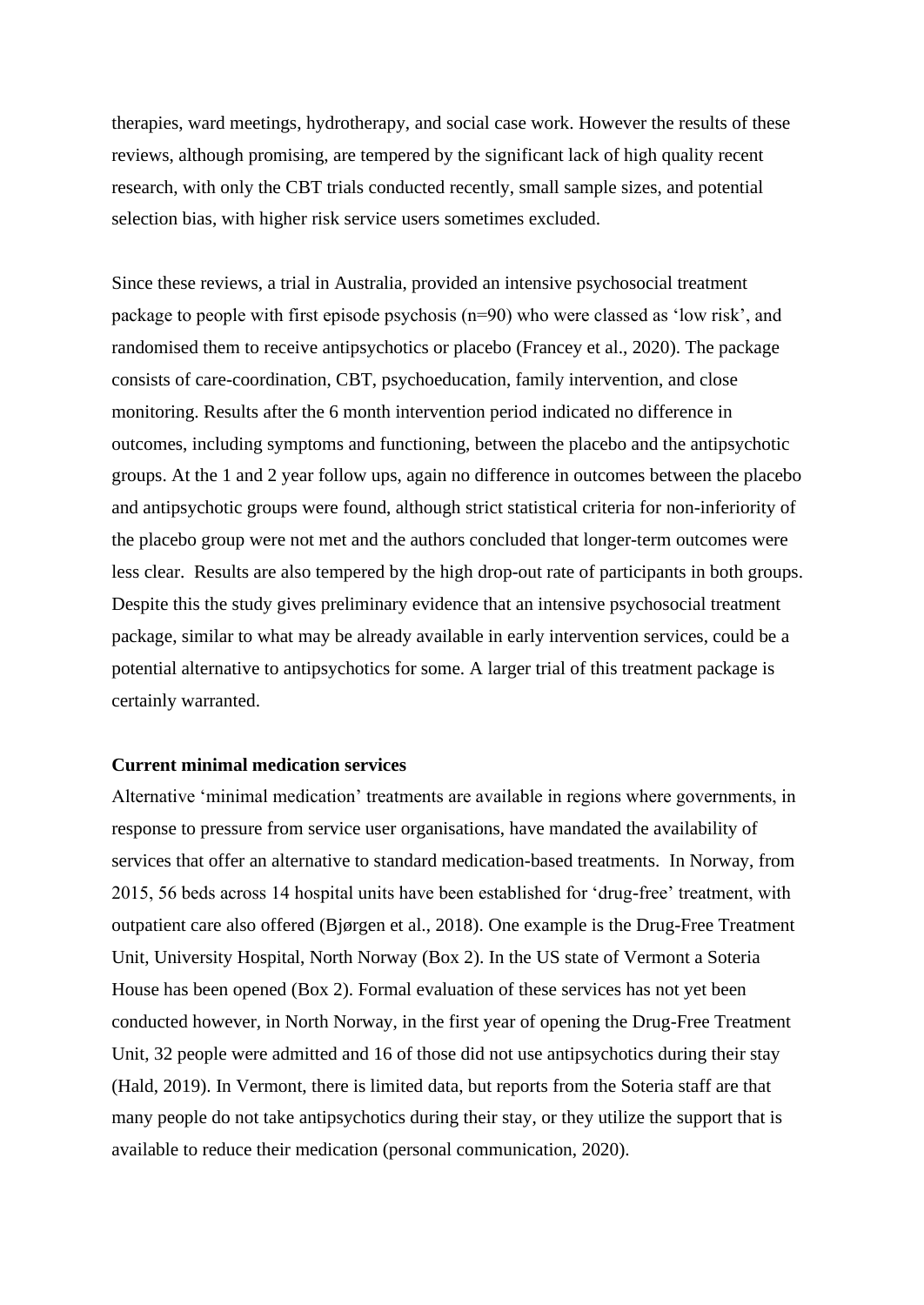#### **How could a minimal medication alternative be offered?**

We need to consider what psychosocial treatments would be useful for people who are not taking or trying to stop antipsychotics. Existing or previously used minimal medication approaches include elements that are already integral to beneficial treatments for people with psychosis including emotional and practical support, talking therapies and psychoeducation. Less common aspects of these psychosocial interventions include 'being with' people who are actively psychotic, in a non-intrusive manner, practical, social, and creative activities such as exercise, art and animal therapy, and peer support from people with lived experience (Cooper, et al. 2020). Another important aspect may be the framing of psychosis as a meaningful experience to accept and work with and through, rather than an illness to aggressively stop (Mosher & Bola, 2004). The Hearing Voices Network, particularly their peer support groups and 'Talking with Voices' treatment utilise this sort of approach (Dillon & Hornstein, 2013). These approaches may help some people integrate the experience into their sense of themselves and their lives and to exert some control over symptoms. Families and the wider social network may be concerned about relapse, and their involvement and support will be important. Emphasis should be placed on improving the quality of relationships. Involvement could include attending appointments and information sessions and discussing relapse and how to manage this. Some service users may need to distance themselves from those who become too distressed and residential treatments such as Soteria House (Box 2) could provide space for this (Larsen-Barr & Seymour, 2021). Short-term use of sedatives, such as benzodiazepines, is common across the psychosocial minimal medication approaches and may replicate some of the therapeutic effects of antipsychotics (e.g. helping sleep/relaxation) (Mosher & Bola, 2004). However the possibility of tolerance and dependence is high and guidance suggests that sedatives should be used for no longer than 1 month (NICE, 2021).

Management of risk and relapse are important considerations. Close liaison with other services is essential, and the development of relapse prevention and crisis plans, the provision of close monitoring and early intervention during a deterioration and family involvement are likely to mitigate risks. Services may wish to consider excluding people with known high risks of causing harm to themselves or others.

'Deprescribing' guidance on how best to reduce antipsychotics will be needed. Recent guidance suggests a slow and gradual reduction, over months or years, with slower reductions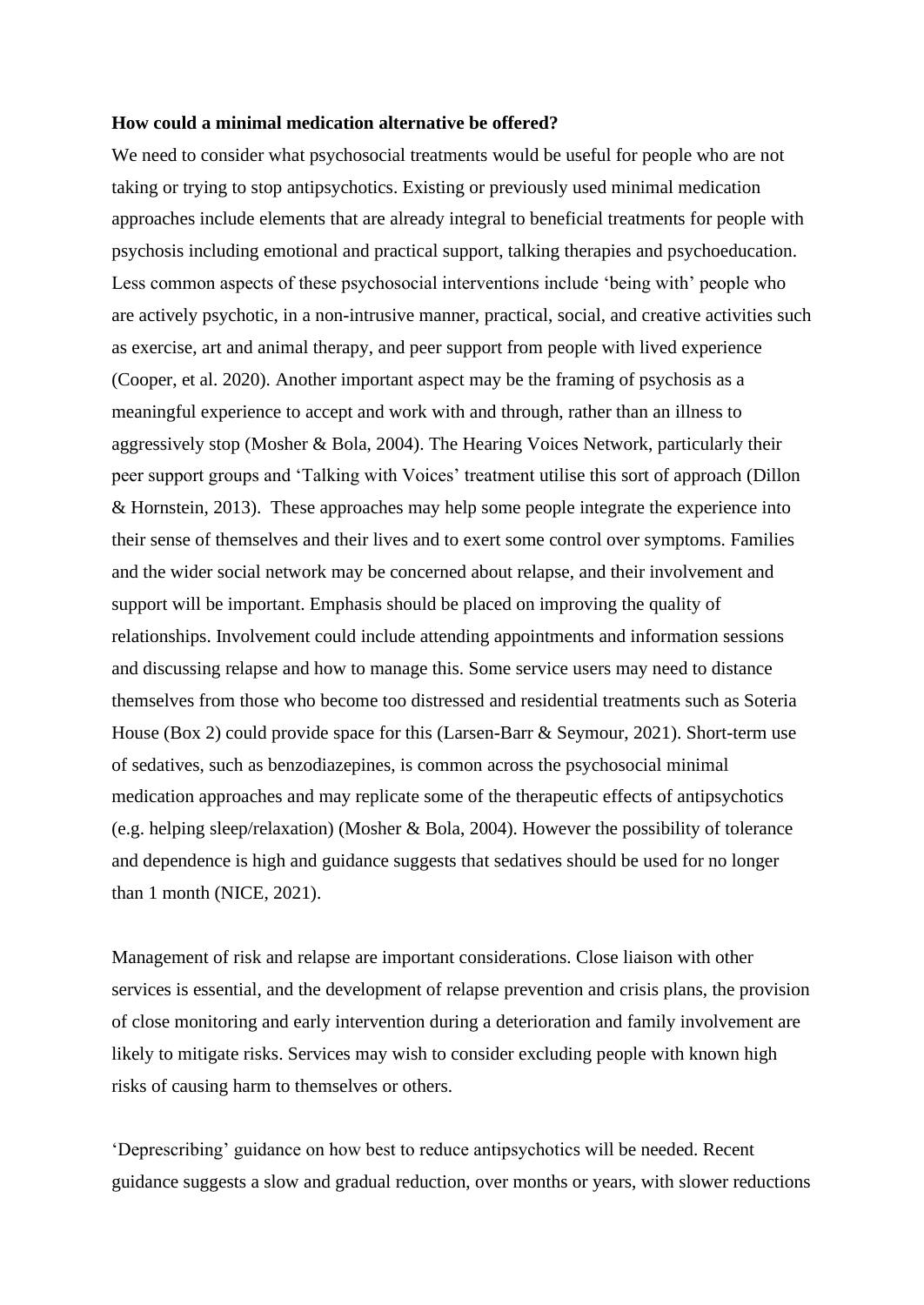at lower doses. This should give time for underlying neuroadaptions (due to taking antipsychotics) to resolve, therefore minimising the risks of withdrawal symptoms and relapse (see: Horowitz et al., 2021). Tapering strips could be used to reduce, although these are only available in certain countries (Groot & van Os, 2020). People may require more intensive monitoring and support during the reduction and for a time after they have stopped (Horowitz et al., 2021; Larsen-Barr & Seymour, 2021). For some people reducing to the lowest possible dose may be more plausible than stopping, and some may find intermittent antipsychotic use during symptom exacerbations to be helpful. Education about possible withdrawal effects of antipsychotics, such as insomnia, could help people to distinguish withdrawal symptoms from relapse. Management of anxiety through therapy, selfmanagement strategies and short-term medication (e.g. benzodiazepines) is likely to be important, and some people will need support to become re-accustomed to emotions which were previously suppressed by antipsychotics.

## **Conclusion**

Evidence from treatments that are centred around psychosocial strategies and aim to avoid or minimise the use of antipsychotics is consistent with interpretations of the WHO studies that suggest that a supportive community approach may enable people to have good outcomes while minimising the need for antipsychotic treatment, and its associated complications. Yet, regardless of the evidence on outcomes, many service users and carers are calling for alternative treatment facilities that would enable them to avoid or minimise exposure to antipsychotics. We have outlined some of the approaches that current services could adopt to enable them to cater to those who wish to avoid, reduce or discontinue antipsychotics more effectively. Further research is needed into the extent to which established psychosocial interventions, such as CBT and family intervention, can enable people to avoid, reduce or discontinue antipsychotic medication and what benefits might accrue from the addition of the more targeted elements described above. We have an opportunity now to listen and respond to service users and, as in Norway and Vermont, governments could encourage the provision and further research of minimal medication services to provide people with genuine choice about their treatment. Further discussion, in consultation with service users, of the key elements such a service should include is needed.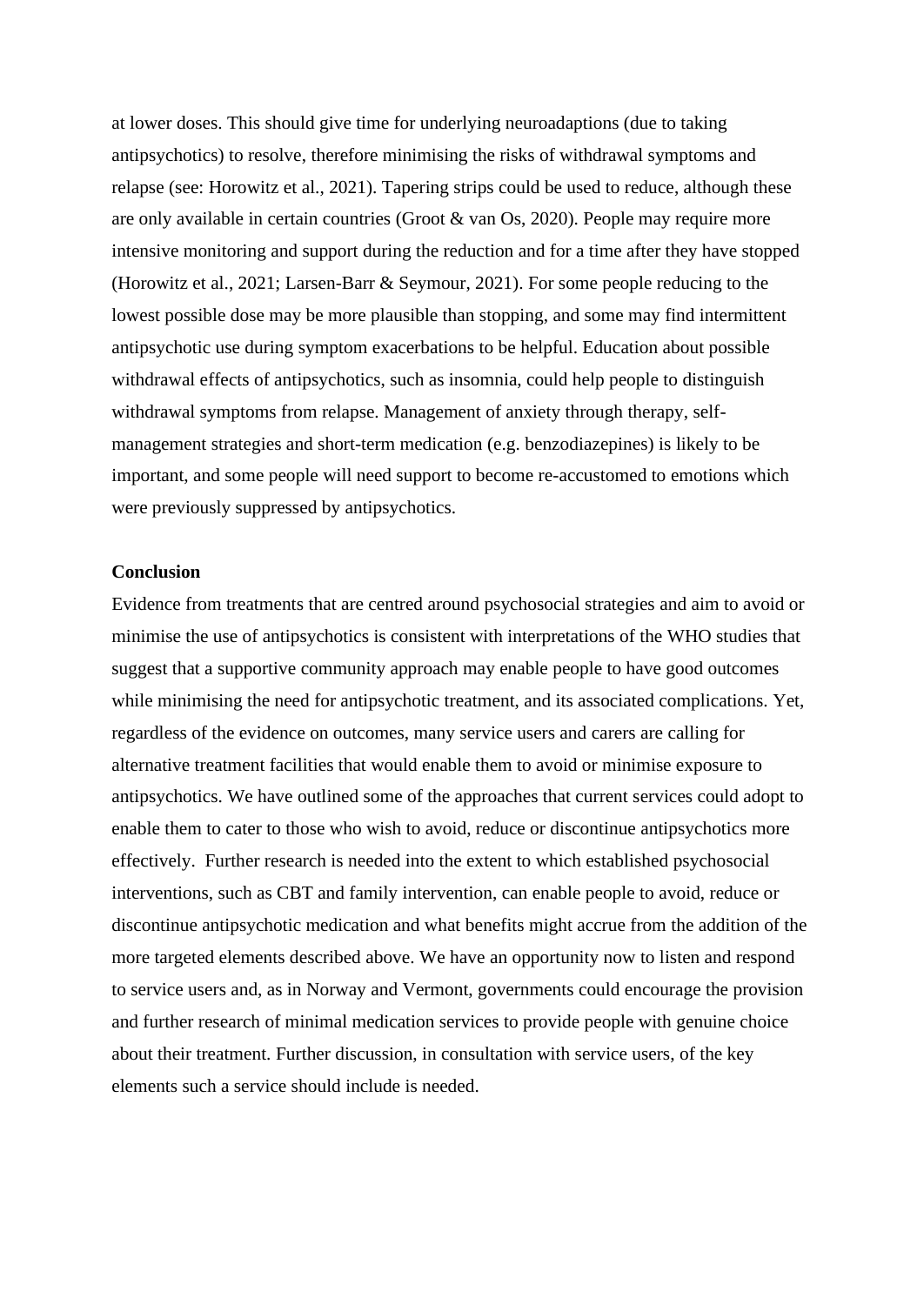# **Box 1**

# **Personal experience: John Richardson**

The first 'mental health treatment' I received was being pinned down and injected against my will. This came after being handcuffed and dragged into a psychiatric hospital; because I was trying to save the world from a secretly impending doom. However, the world's initial response to me was far more apocalyptic than anything I was imagining.

My introduction to medication was it being used as a weapon. In hospital I had no choice but to take it. 'Compliance' was king, a word synonymous with obedience. That rings true to me still to this day because so often I've felt a submission involved alongside medication. As though I'm giving power to something and giving up a piece of myself.

The ideas and the stories that come in tandem with antipsychotics all have an impact, perhaps just as much as the chemical compounds. One doctor once told me I'd "need to be on this medication for the rest of my life", or I would "have another psychotic episode". That's the script we are asked to swallow and one we need to shake. It is simply unjust to disembody the context of our experiences in this way.

Medication can help, of course. It's disingenuous to blanketly dismiss its potential for utility. Sometimes it's been a choice I've had to make in order to navigate the world around me. What is critical to me, a fundamental aspiration I hope we can all share, is that it becomes a choice.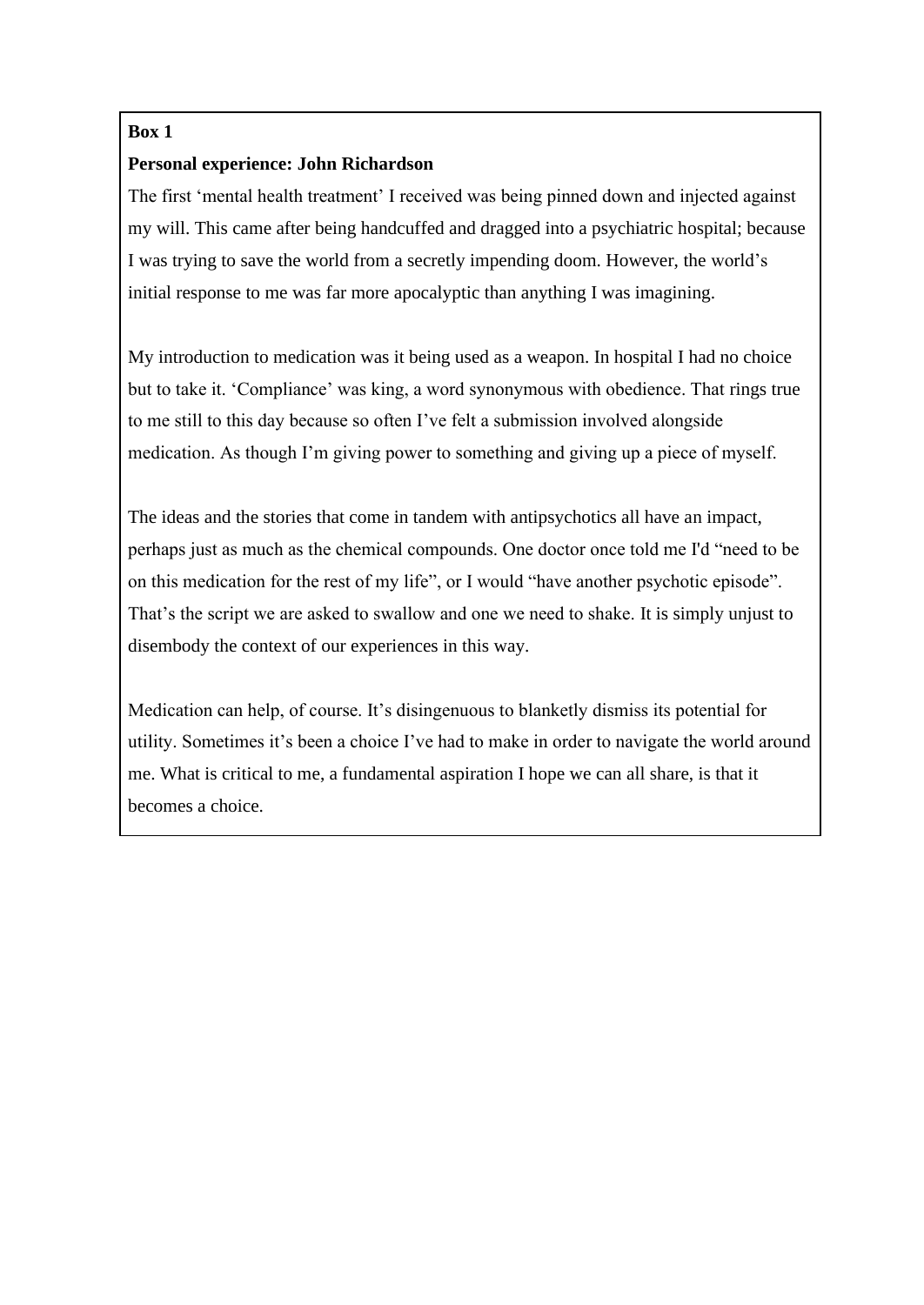# **Box 2: Minimal medication services**

**The Drug-Free Treatment Unit, University Hospital, North Norway:** This unit provides in and out-patient services for people with severe mental health conditions (primarily psychosis, schizophrenia or bipolar) who want to reduce and discontinue medications, such as antipsychotics, or who do not want to take medication. Ward staffing includes people with lived experience, nurses, psychologists, and psychiatrists. Treatment is centred around psychosocial approaches with the aim of helping people to manage without medication. Treatments include: art and music therapy, indoor and outdoor exercise, group and individual psychological therapy, animal therapy, recovery workshops, psychoeducation, network meetings (with families, social networks and professionals) to help support the service user, and social activities, such as hiking trips. Specialised support is provided to help people reduce/discontinue their medication and there is no involuntary treatment.

**Soteria House, Vermont:** based on the original Soteria houses (Bola & Mosher, 2003), this is a residential alternative to hospital for people experiencing an acute first or second episode of psychosis. The house is mainly staffed by people with lived experience, and staff and residents share responsibility for the daily running of the house. Psychiatric consultations and medication are optional and support is available for medication reduction and discontinuation. One of the main principles is to 'be with' the resident while they are going through an acute episode, with the view that psychosis can be a temporary and meaningful experience to work through, rather than a chronic illness. The house also offers: creative expression (art, music, writing), engaging with nature, exercise, meditation and relaxation, increased understanding of hearing voices, sleep hygiene, network meetings with family and friends, and the reframing of crisis as an opportunity. There is no involuntary treatment.

(see: [https://www.pathwaysvermont.org/what-we-do/our-programs/soteria-house/\)](https://www.pathwaysvermont.org/what-we-do/our-programs/soteria-house/).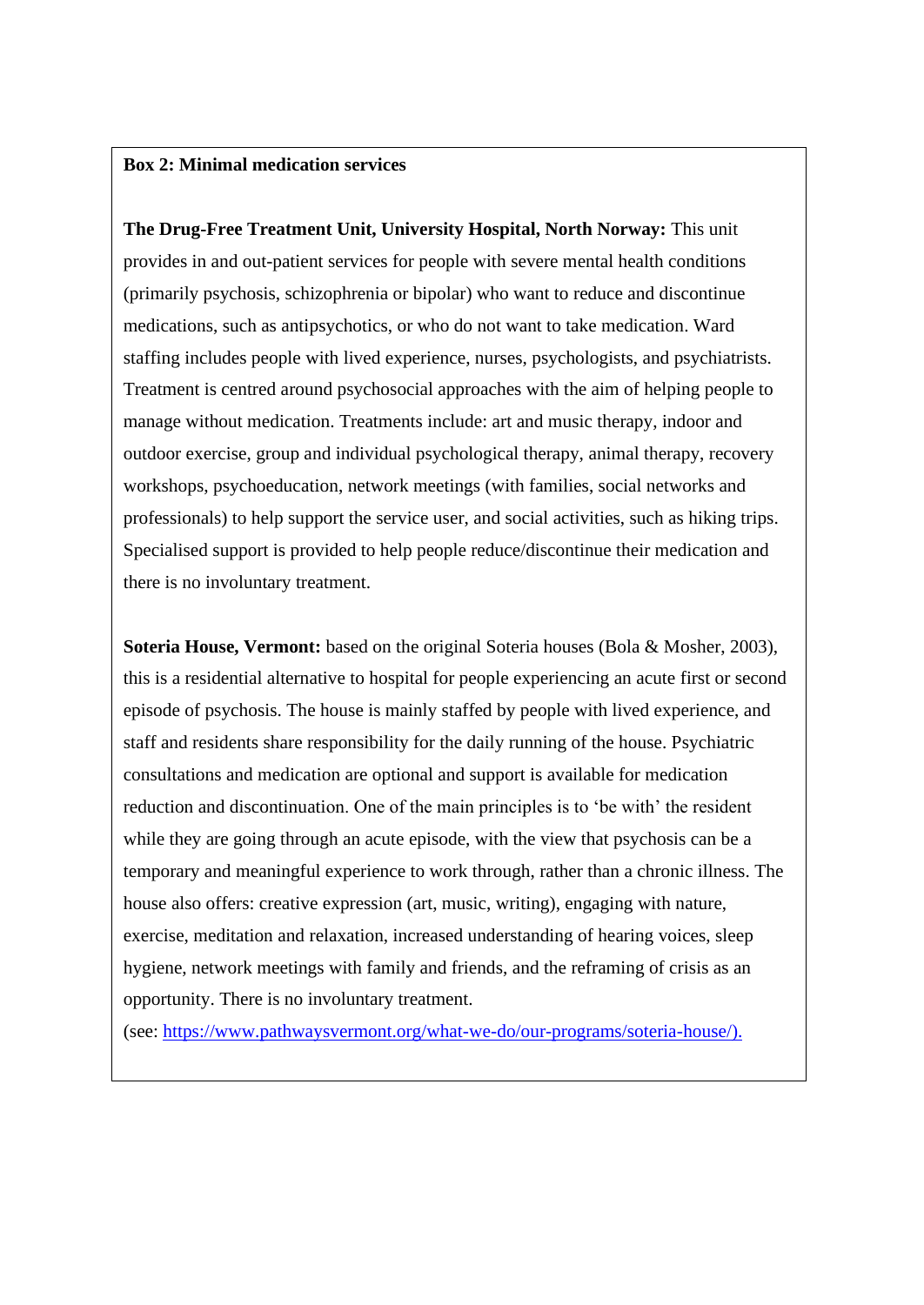## **Funding**

No specific funding

## **References**

Ahmed, S., Hallett, C., Statham, D., & Watt, S. (2007). Mental Capacity Act 2005: A Code of Practice. In *Crown Copyright*. https://doi.org/10.1080/02615478811220031

Bjørgen, D., Alexandersen, A., Kildal, C., Benschop, A., & Kvisle, I. M. (2018). *Report - Healthy without drugs? - A compilation and assessment of the drug-free treatment options in mental health care*. https://kbtmidt.no/wpcontent/uploads/2018/11/Frisk\_uten\_medikamenter\_en\_sammenstilling\_og\_vurdering\_a v\_de\_medikamentfrie\_behandlingstilbudene\_i\_psykisk\_helsevern\_KBT.pdf

- Bola, J. R., & Mosher, L. R. (2003). Treatment of acute psychosis without neuroleptics: twoyear outcomes from the Soteria project. *The Journal of Nervous and Mental Disease*, *191*(4), 219–229. https://doi.org/10.1097/01.NMD.0000061148.84257.F9
- Breggin, P. (2007). *Brain Disabling Treatments in Psychiatry: Drugs, Electroshock, and the Psychopharmaceutical Complex, Second Edition*. Springer Publishing.
- Calton, T., Ferriter, M., Huband, N., & Spandler, H. (2008). A systematic review of the Soteria paradigm for the treatment of people diagnosed with schizophrenia. *Schizophrenia Bulletin*, *34*(1), 181–192. https://doi.org/10.1093/schbul/sbm047
- Ceraso A, LIN JJ, Schneider-Thoma J, Siafis S, Tardy M, Komossa K, Heres S, Kissling W, Davis JM, L. S. (2020). Maintenance treatment with antipsychotic drugs for schizophrenia (Review). *Cochrane Database of Systematic Reviews*. https://doi.org/10.1002/14651858.CD008016.pub3.www.cochranelibrary.com
- Chouinard, G., & Chouinard, V.-A. (2008). Atypical Antipsychotics: CATIE Study, Drug-Induced Movement Disorder and Resulting Iatrogenic Psychiatric-Like Symptoms, Supersensitivity Rebound Psychosis and Withdrawal Discontinuation Syndromes. *Psychotherapy and Psychosomatics*, *77*(2), 69–77. https://doi.org/10.1159/000112883
- Cohen, A., Patel, V., Thara, R., & Gureje, O. (2008). Questioning an axiom: Better prognosis for schizophrenia in the developing world? *Schizophrenia Bulletin*, *34*(2), 229–244. https://doi.org/10.1093/schbul/sbm105
- Cooper, R. E., Grünwald, L. M., & Horowitz, M. (2020). The case for including antipsychotics in the UK NICE guideline : " Medicines associated with dependence or withdrawal symptoms : safe prescribing and withdrawal management for adults ."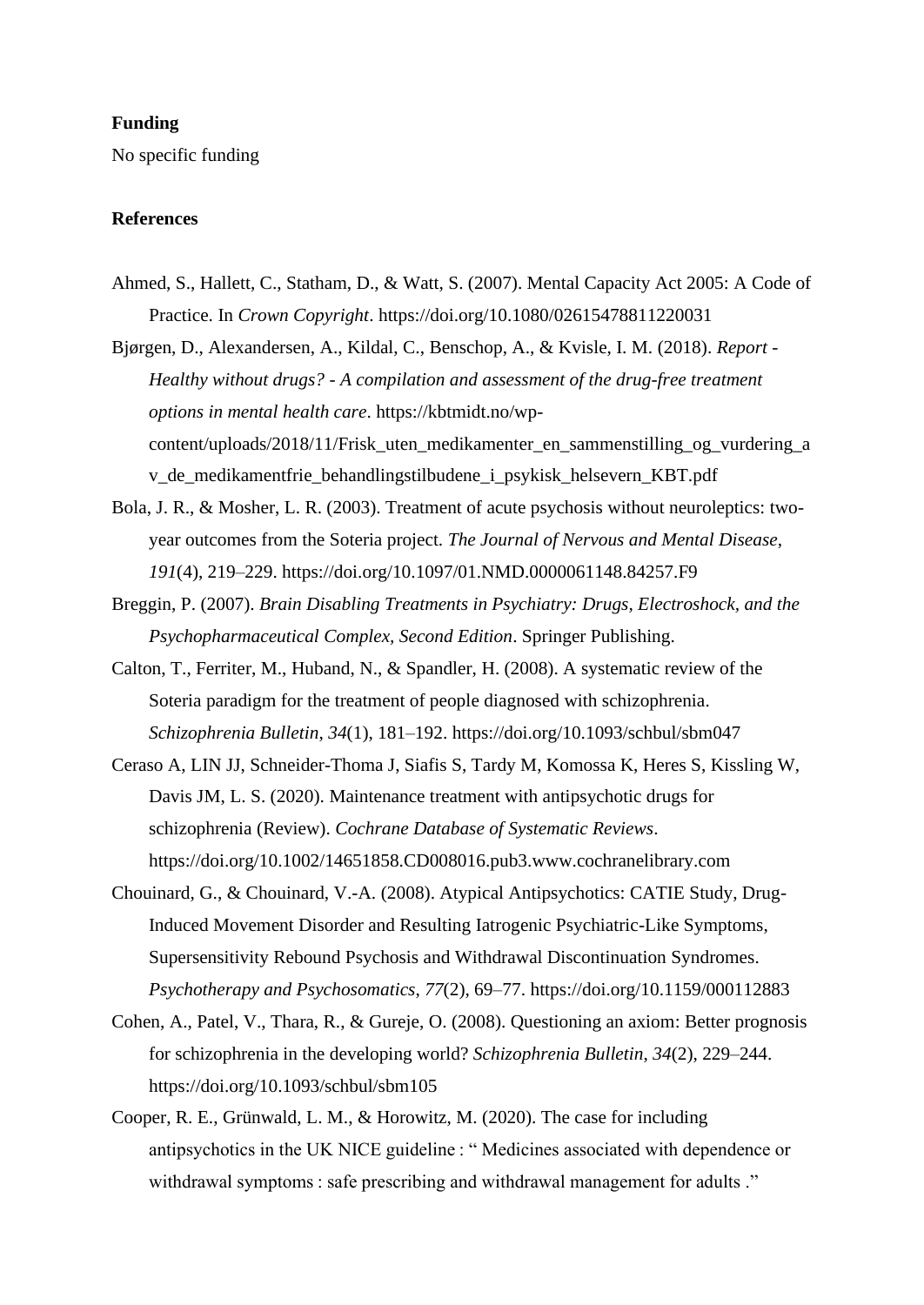*Psychosis*, *00*(00), 1–5. https://doi.org/10.1080/17522439.2020.1722734

- Cooper, R. E., Hanratty, E., Morant, N., & Moncrieff, J. (2019). Mental health professionals' views and experiences of antipsychotic reduction and discontinuation. *PloS One*, *14*(6), 1–18.
- Cooper, R. E., Laxhman, N., Crellin, N., Moncrieff, J., & Priebe, S. (2020). Psychosocial interventions for people with psychosis or schizophrenia on minimal or no antipsychotic medication: a systematic review. *Schizophrenia Research*.
- Deniker, P. (1960). Experimental Neurological Syndromes and the New Drug Therapies in Psychiatry. *Comprehensive Psychiatry*, *1*(2), 92–102.
- Dillon, J., & Hornstein, G. A. (2013). Hearing voices peer support groups: A powerful alternative for people in distress. *Psychosis*, *5*(3), 286–295. https://doi.org/10.1080/17522439.2013.843020
- Framer, A. (2021). What I Have Learnt from Helping Thousands of People Taper Off Psychotropic Medications. *Therapeutic Advances in Psychopharmacology*, 1–18. https://doi.org/10.1177/2045125321991274
- Francey, S., O'Donoghue, B., Nelson, B., Graham, J., Baldwin, L., Yuen, H. P., Kerr, M., Ratheesh, A., Allott, K., Alvarez-Jimenez, M., Fornito, A., Harrigan, S., Thompson, A., Wood, S., Berk, M., & McGorry, P. (2020). Psychosocial Intervention with or without Antipsychotic Medication for First Episode Psychosis: A Randomized Noninferiority Clinical Trial. *Schizophrenia Bulletin Open*, 1–11. https://doi.org/10.1093/schizbullopen/sgaa015
- Fusar-Poli, P., Smieskova, R., Kempton, M. J., Ho, B. C., Andreasen, N. C., & Borgwardt, S. (2013). Progressive brain changes in schizophrenia related to antipsychotic treatment? A meta-analysis of longitudinal MRI studies. *Neuroscience and Biobehavioral Reviews*, *37*(8), 1680–1691. https://doi.org/10.1016/j.neubiorev.2013.06.001
- Groot, P. C., & van Os, J. (2020). How user knowledge of psychotropic drug withdrawal resulted in the development of person-specific tapering medication. *Therapeutic Advances in Psychopharmacology*, *10*, 204512532093245. https://doi.org/10.1177/2045125320932452
- Hald, M. (2019). Experiences of running a drug-free treatment unit for people with psychotic disorders in the Norwegian health service (conference presentation). *Critical Psychiatry Network Conference*.
- Harrow, M., Jobe, T. H., & Faull, R. N. (2012). Do all schizophrenia patients need antipsychotic treatment continuously throughout their lifetime? A 20-year longitudinal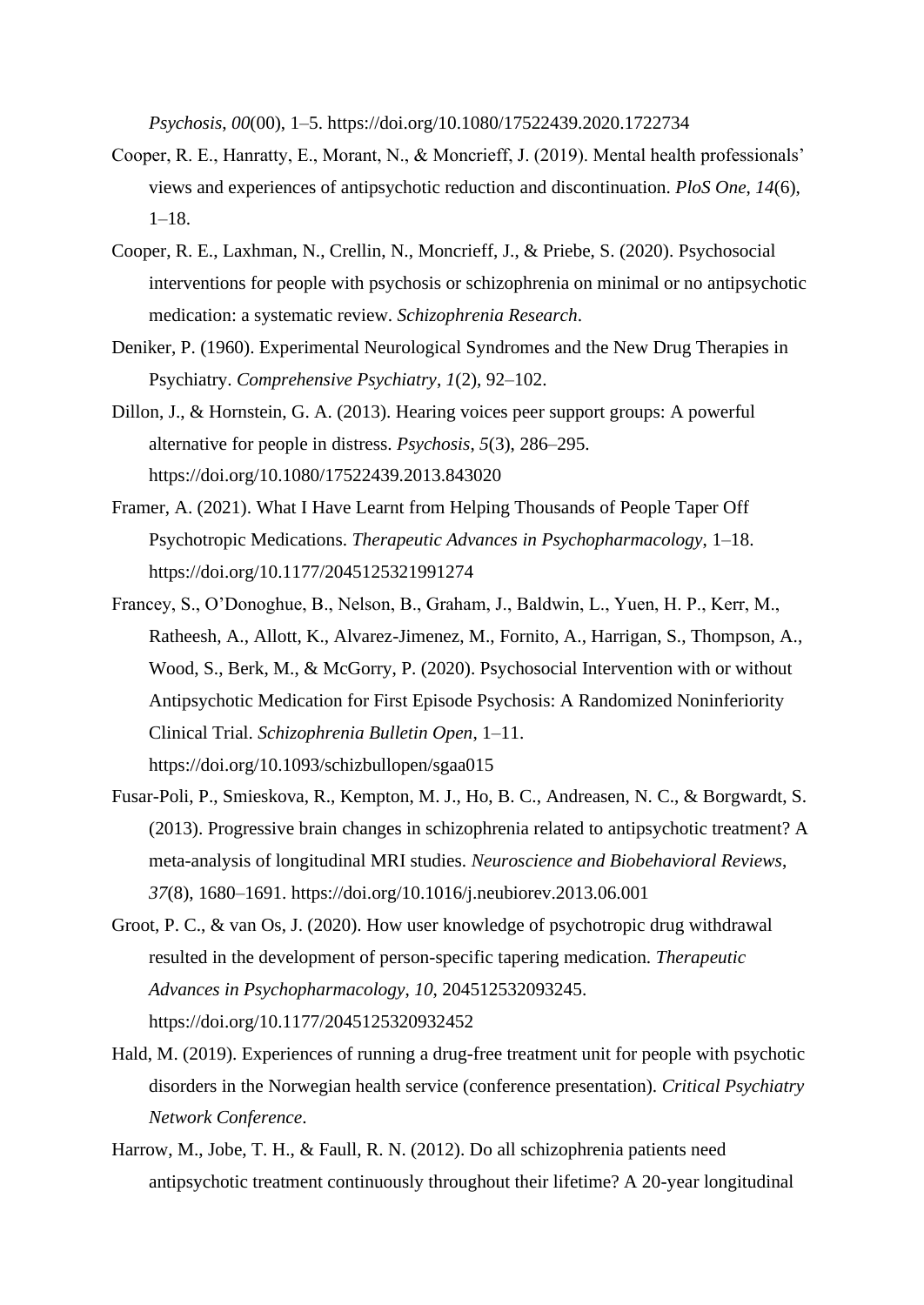study. *Psychological Medicine*, *42*(10), 2145–2155. https://doi.org/10.1017/S0033291712000220

- Harrow, Martin, Jobe, T. H., & Tong, L. (2021). Twenty-year effects of antipsychotics in schizophrenia and affective psychotic disorders. *Psychological Medicine*, 1–11. https://doi.org/10.1017/s0033291720004778
- Healy, D. (1989). Neuroleptics and psychic indifference. *Journal of the Royal Society of Medicine*, *82*, 615–619. https://doi.org/10.1177/014107689008300723
- Horowitz, M. A., Jauhar, S., Natesan, S., Murray, R. M., & Taylor, D. (2021). A Method for Tapering Antipsychotic Treatment That May Minimize the Risk of Relapse. *Schizophrenia Bulletin*, 1–14. https://doi.org/10.1093/schbul/sbab017
- Hui, C., Honer, W. G., Lee, E., Chang, W., Chan, S., Chen, E., Pang, E., Lui, S., Chung, D., WS, Y., Ng, R., Lo, W., Jones, P., Sham, P., & Chen, E. (2018). Long-term effects of discontinuation from antipsychotic maintenance following first-episode schizophrenia and related disorders: a 10 year follow-up of a randomised, double-blind trial - The Lancet Psychiatry. *Lancet Psychiatry*, *5*, 432–442.
- Jablensky, A., & Sartorius, N. (2008). What did the WHO studies really find? *Schizophrenia Bulletin*, *34*(2), 253–255. https://doi.org/10.1093/schbul/sbm151
- Jablensky, A., Sartorius, N., Ernberg, G., Anker, M., Korten, A., Cooper, J. E., Day, R., & Bertelsen, A. (1992). *Schizophrenia manifestations, incidence and course in different cultures. A World Health Organization ten-country study*.
- Jaeger, S., Hüther, F., & Steinert, T. (2019). Refusing medication therapy in involuntary inpatient treatment—A multiperspective qualitative study. *Frontiers in Psychiatry*, *10*(MAY). https://doi.org/10.3389/fpsyt.2019.00295
- Jerrell, J. M., McIntyre, R. S., & Black, G. B. (2012). Economic costs of failure to monitor adverse effects of second-generation antipsychotics: An underestimated factor. *Psychiatric Services*, *63*(3), 202–204. https://doi.org/10.1176/appi.ps.20120p202
- Lacro, J. P., Dunn, L. B., Dolder, C. R., & Jeste, D. V. (2002). Prevalence of and Risk Factors for Medication Nonadherence in Patients With Schizophrenia: A Comprehensive Review of Recent Literature.[CME]. *The Journal of Clinical Psychiatry*, *63*(10), 892–909.
- Larsen-Barr, M., & Seymour, F. (2021). Service-user efforts to maintain their wellbeing during and after successful withdrawal from antipsychotic medication. *Therapeutic Advances in Psychopharmacology*, *11*, 204512532198913. https://doi.org/10.1177/2045125321989133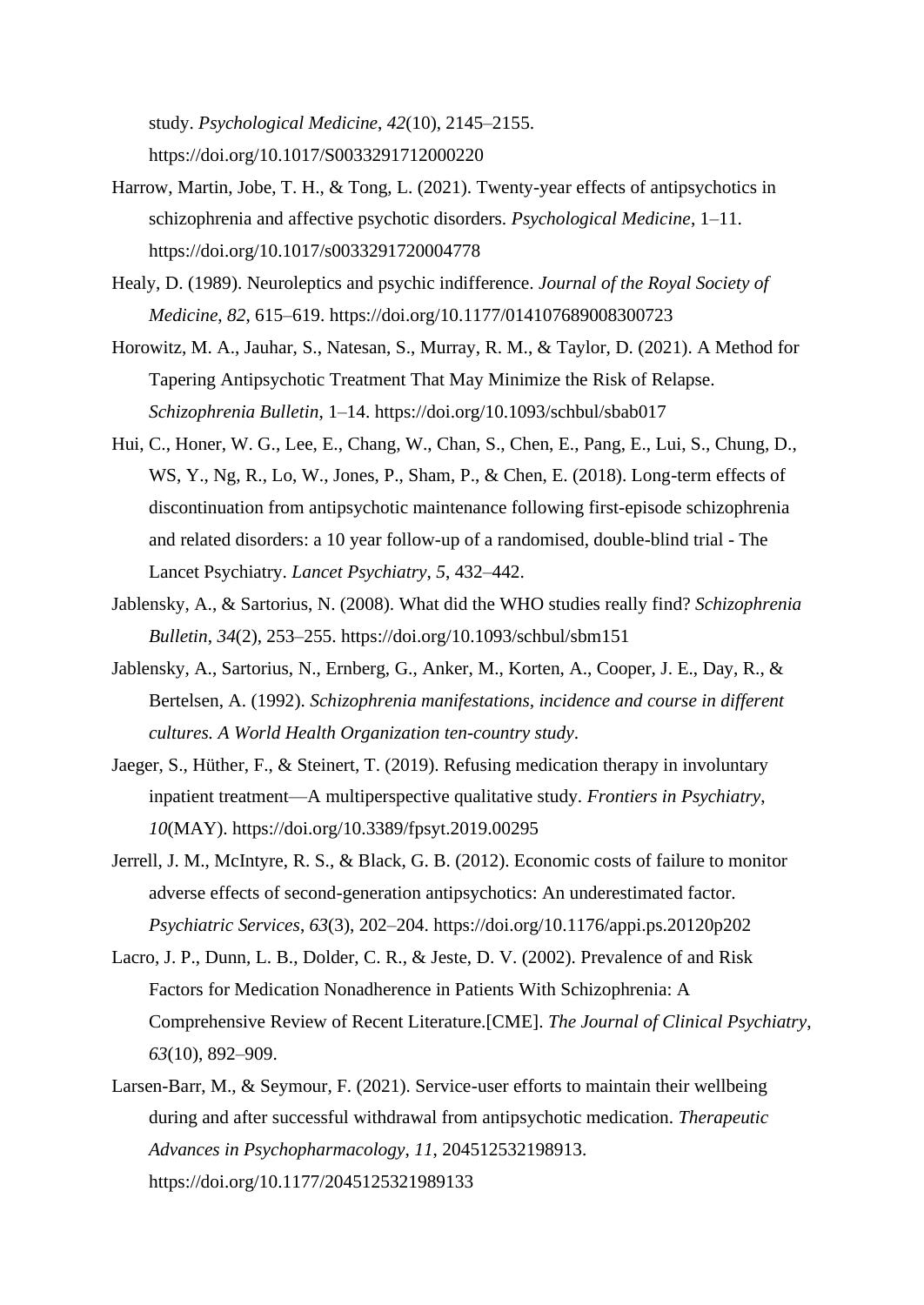- Leucht, S, Arbter, D., Engel, R., Kissling, W., & Davis, J. (2009). How effective are secondgeneration antipsychotic drugs? A meta-analysis of placebo-controlled trials. *Molecular Psychiatry*, *14*(4), 429–447. https://doi.org/10.1038/sj.mp.4002136
- Leucht, Stefan, Cipriani, A., Spineli, L., Mavridis, D., Orey, D., Richter, F., Samara, M., Barbui, C., Engel, R. R., Geddes, J. R., Kissling, W., Stapf, M. P., Lassig, B., Salanti, G., & Davis, J. M. (2013). Comparative efficacy and tolerability of 15 antipsychotic drugs in schizophrenia: A multiple-treatments meta-analysis. *The Lancet*, *382*(9896), 951–962. https://doi.org/10.1016/S0140-6736(13)60733-3
- Leucht, Stefan, Tardy, M., Komossa, K., Heres, S., Kissling, W., Salanti, G., & Davis, J. M. (2012). Antipsychotic drugs versus placebo for relapse prevention in schizophrenia: A systematic review and meta-analysis. *The Lancet*, *379*(9831), 2063–2071. https://doi.org/10.1016/S0140-6736(12)60239-6
- Lieberman, J. A., Scott Stroup, T., & Joseph, P. (2005). Effectivenss of Antipsychotic Drugs in Patients with Chronic Schizophrenia. *The New England Journal of Medicinew*, *353*(12), 877–889. https://doi.org/10.1056/NEJMoa1404304
- McCutcheon, R., Marques, T. R., & Howes, O. (2020). Schizophrenia—An Overview. *JAMA Psychiatry*, *77*(2), 201–210. https://doi.org/10.1001/jamapsychiatry.2019.3360
- Moilanen, J., Haapea, M., Miettunen, J., Jääskeläinen, E., Veijola, J., Isohanni, M., & Koponen, H. (2013). Characteristics of subjects with schizophrenia spectrum disorder with and without antipsychotic medication - A 10-year follow-up of the Northern Finland 1966 Birth Cohort study. *European Psychiatry*, *28*(1), 53–58. https://doi.org/10.1016/j.eurpsy.2011.06.009
- Moncrieff, J., Cohen, D., & Mason, J. P. (2009). The subjective experience of taking antipsychotic medication: A content analysis of Internet data. *Acta Psychiatrica Scandinavica*, *120*(2), 102–111. https://doi.org/10.1111/j.1600-0447.2009.01356.x
- Moncrieff, J. (2011). Questioning the "neuroprotective" hypothesis: Does drug treatment prevent brain damage in early psychosis or schizophrenia? *British Journal of Psychiatry*, *198*(2), 85–87. https://doi.org/10.1192/bjp.bp.110.085795
- Moncrieff, J. (2015). Antipsychotic Maintenance Treatment: Time to Rethink? *PLoS Medicine*, *12*(8), 1–7. https://doi.org/10.1371/journal.pmed.1001861
- Moncrieff, Joanna, Gupta, S., & Horowitz, M. A. (2020). Barriers to stopping neuroleptic (antipsychotic) treatment in people with schizophrenia, psychosis or bipolar disorder. *Therapeutic Advances in Psychopharmacology*, *10*, 2045125320937910. https://doi.org/10.1177/2045125320937910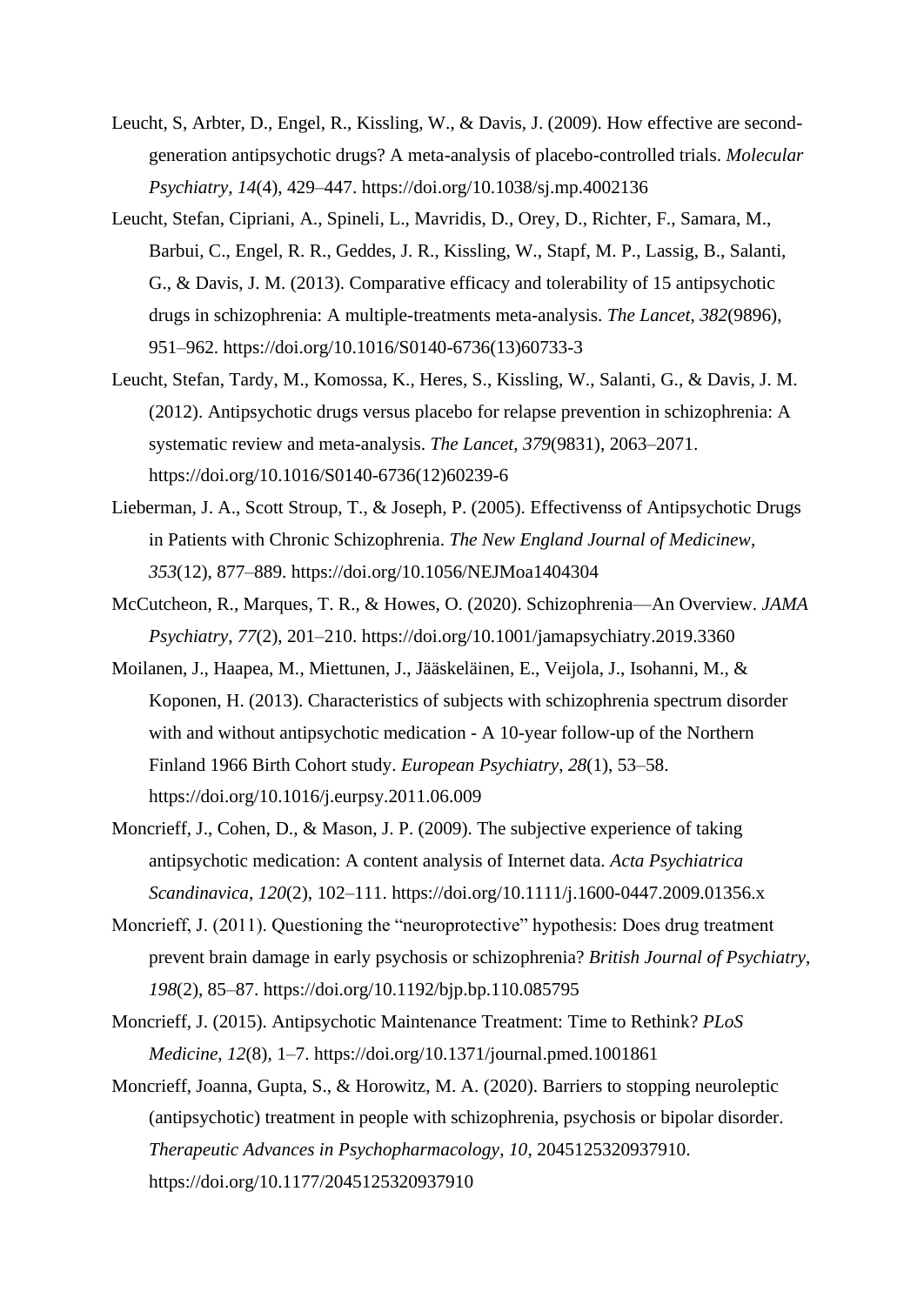- Morant, N., Kaminskiy, E., & Ramon, S. (2016). Shared decision making for psychiatric medication management: beyond the micro-social. *Health Expectations*, *19*(5), 1002– 1014. https://doi.org/10.1111/hex.12392
- Morgan, C., Lappin, J., Heslin, M., Donoghue, K., Lomas, B., Reininghaus, U., Onyejiaka, A., Jones, P. B., Murray, R. M., Fearon, P., Doody, G. A., & Dazzan, P. (2014). *Reappraising the Long-term Course and Outcome of Psychotic Disorders: The ÆSOP-10 Study*. *44*(13), 2713–2726.

https://doi.org/10.1017/S0033291714000282.Reappraising

- Morrison, A., Law, H., Carter, L., & al., et. (2018). Antipsychotic drugs versus cognitive behavioural therapy versus a combination of both in people with psychosis: a randomised controlled pilot and feasibility study. *Lancet Psychiatry*, *0366*(18), 1–12. https://doi.org/10.1016/S2215-0366(18)30096-8
- Morrison, A. P., Brabban, A., Davies, L., Turkington, D., Pyle, M., Spencer, H., Brabban, A., Dunn, G., Christodoulides, T., Dudley, R., Chapman, N., Callcott, P., Grace, T., Lumley, V., Drage, L., Tully, S., Irving, K., Cummings, A., Byrne, R., … Hutton, P. (2014). Cognitive therapy for people with schizophrenia spectrum disorders not taking antipsychotic drugs : A single-blind randomised controlled trial. *The Lancet*, *383*(March 2016), 1395–1403. https://doi.org/10.1016/S0140-6736(13)62246-1
- Morrison, A. P., Hutton, P., Shiers, D., & Turkington, D. (2012). *Antipsychotics: is it time to introduce patient choice?* 83–84. https://doi.org/10.1192/bjp.bp.112.112110
- Morrison, A. P., Pyle, M., Maughan, D., Johns, L., Freeman, D., Broome, M. R., Husain, N., Fowler, D., Hudson, J., MacLennan, G., Norrie, J., Shiers, D., Hollis, C., James, A., Birchwood, M., Bhogal, R., Bowe, S., Byrne, R., Clacey, J., … Yung, A. (2020). Antipsychotic medication versus psychological intervention versus a combination of both in adolescents with first-episode psychosis (MAPS): a multicentre, three-arm, randomised controlled pilot and feasibility study. *The Lancet Psychiatry*, *7*(9), 788–800. https://doi.org/10.1016/S2215-0366(20)30248-0
- Mosher, L. R., & Bola, J. R. (2004). Soteria-California and Its American Successors: Therapeutic Ingredients. *Ethical Human Psychology and Psychiatry: An International Journal of Critical Inquiry*, *6*(1), 7–23.
- Mullins, C. D., Obeidat, N. A., Cuffel, B. J., Naradzay, J., & Loebel, A. D. (2008). Risk of discontinuation of atypical antipsychotic agents in the treatment of schizophrenia. *Schizophrenia Research*, *98*(1–3), 8–15. https://doi.org/10.1016/j.schres.2007.04.035

Murray, R. M., Quattrone, D., Natesan, S., Van Os, J., Nordentoft, M., Howes, O., Di Forti,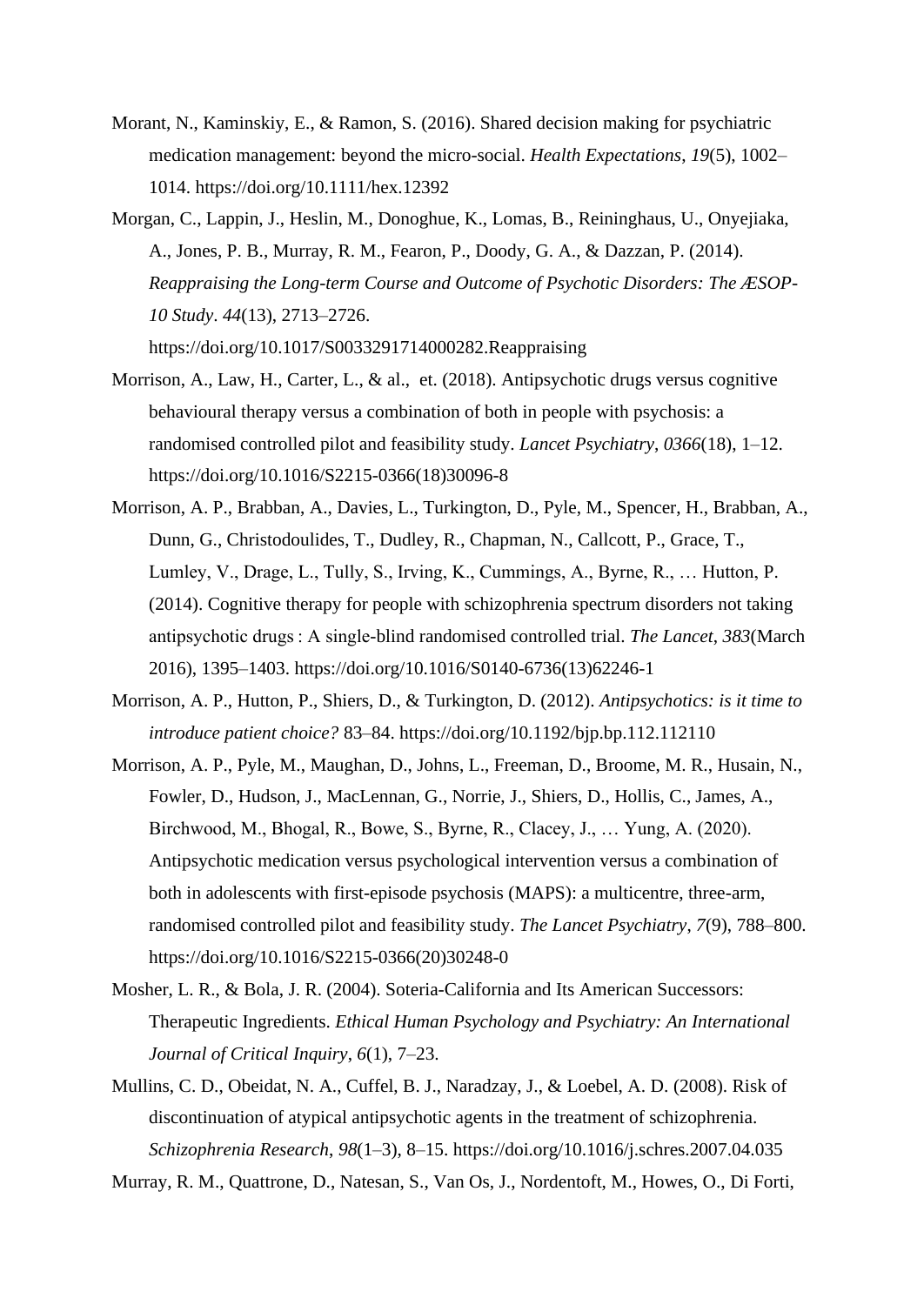M., & Taylor, D. (2016). Should psychiatrists be more cautious about the long-term prophylactic use of antipsychotics. *British Journal of Psychiatry*, *209*(5), 361–365. https://doi.org/10.1192/bjp.bp.116182683

- *National Institute for Health and Care Excellence. British National Formulary. Hypnotics and Anxiolytics. https://bnf.nice.org.uk/treatment-summary/hypnotics-andanxiolytics.html*. (2021).
- NICE. (2014). *National Institute for Health and Care Excellence: Psychosis and Schizophrenia in Adults: Prevention and Management*.
- Nosé, M., Barbui, C., & Tansella, M. (2003). How often do patients with psychosis fail to adhere to treatment programmes? A systematic review. *Psychological Medicine*, *33*(7), 1149–1160. https://doi.org/10.1017/S0033291703008328
- Oedegaard, C. H., Davidson, L., Stige, B., Veseth, M., Blindheim, A., Garvik, L., Sørensen, J. M., Søraa, Ø., & Engebretsen, I. M. S. (2020). "it means so much for me to have a choice": A qualitative study providing first-person perspectives on medication-free treatment in mental health care. *BMC Psychiatry*, *20*(1), 1–11. https://doi.org/10.1186/s12888-020-02770-2
- Okai, D., Owen, G., McGuire, H., Singh, S., Churchill, R., & Hotopf, M. (2007). Mental capacity in psychiatric patients. Systematic review. *British Journal of Psychiatry*, *191*(OCT.), 291–297. https://doi.org/10.1192/bjp.bp.106.035162
- Ralph, S., & Espinet, A. (2018). Increased All-Cause Mortality by Antipsychotic Drugs: Updated Review and Meta-Analysis in Dementia and General Mental Health Care. *Journal of Alzheimer's Disease Reports*, *2*(1), 1–26. https://doi.org/10.3233/adr-170042
- Read, J., Morrison, T., & Waddingham, R. (2020). Traumas, Adversities, and Psychosis Investigating Practical Implications. *Psychiatric Times*, *37*(7), 48–51. http://ezproxy.rush.edu/login?url=http://search.ebscohost.com/login.aspx?direct=true&d b=ccm&AN=144461591&site=ehost-live
- Read, J., & Sacia, A. (2020). Using Open Questions to Understand 650 People's Experiences with Antipsychotic Drugs. *Schizophrenia Bulletin*, *46*(4), 896–904.
- Récalt, A. M., & Cohen, D. (2019). Withdrawal confounding in randomized controlled trials of antipsychotic, antidepressant, and stimulant drugs, 2000-2017. *Psychotherapy and Psychosomatics*, *88*(2), 105–113. https://doi.org/10.1159/000496734
- Roe, D., Goldblatt, H., Baloush-Klienman, V., Swarbrick, M., & Davidson, L. (2009). Why and how people decide to stop taking prescribed psychiatric medication: Exploring the subjective process of choice. *Psychiatric Rehabilitation Journal*, *33*(1), 38–46.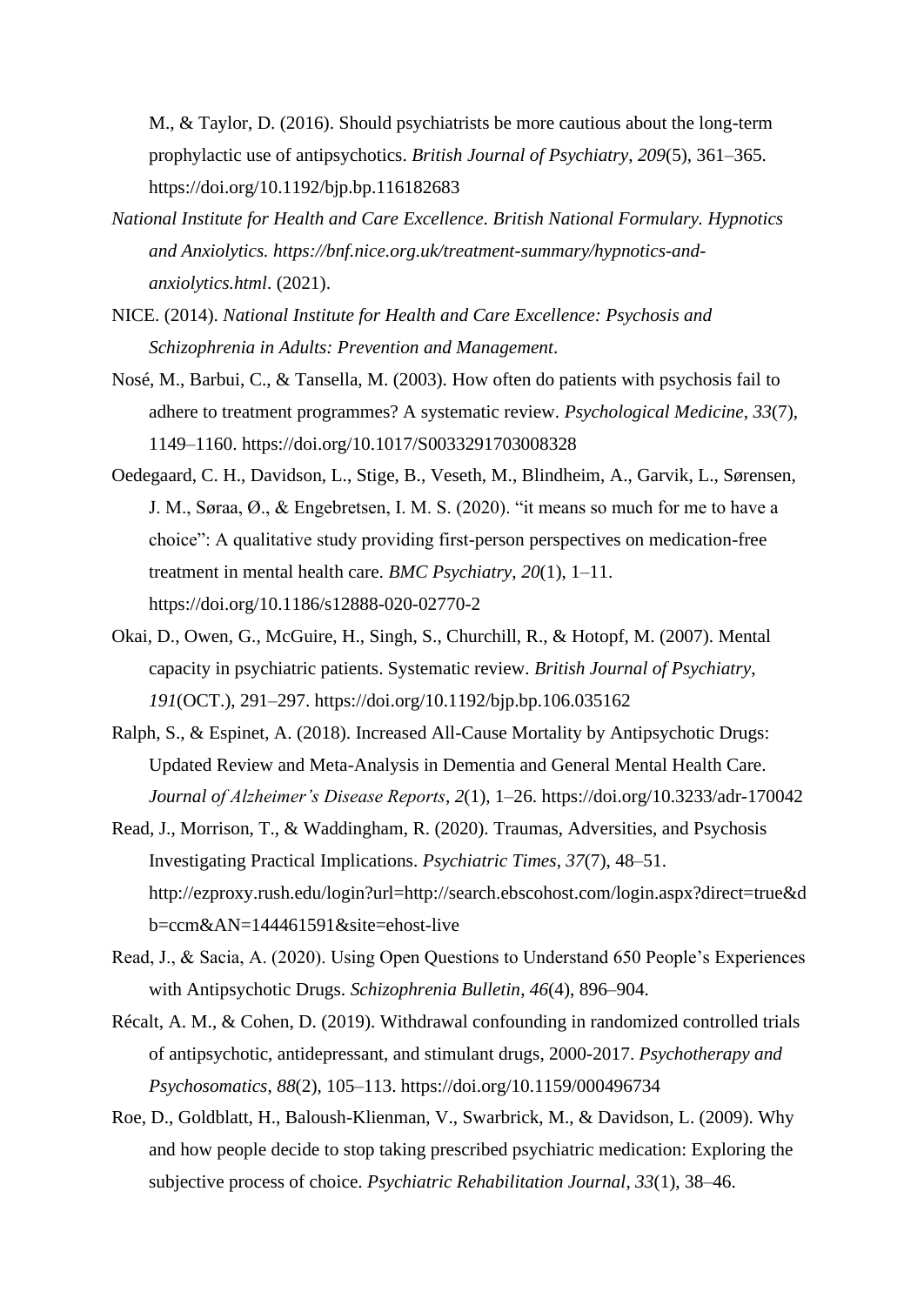https://doi.org/10.2975/33.1.2009.38.46

- RRASMQ/ÉRASME. (2014). *Supporting GAM practices: Gaining Autonomy & Medication Management in Mental Health*. http://www.rrasmq.com/GAM/documents/GuideREP-ANG\_2014-04.pdf
- Salomon, C., Hamilton, B., & Elsom, S. (2014). Experiencing antipsychotic discontinuation: Results from a survey of Australian consumers. *Journal of Psychiatric and Mental Health Nursing*, *21*(10), 917–923. https://doi.org/10.1111/jpm.12178
- Salomon, Carmela, & Hamilton, B. (2013). "All roads lead to medication?" Qualitative responses from an Australian first-person survey of antipsychotic discontinuation. *Psychiatric Rehabilitation Journal*, *36*(3), 160–165. https://doi.org/10.1037/prj0000001
- Samara, M. T., Nikolakopoulou, A., Salanti, G., & Leucht, S. (2018). How Many Patients With Schizophrenia Do Not Respond to Antipsychotic Drugs in the Short Term? An Analysis Based on Individual Patient Data From Randomized Controlled Trials. *Schizophrenia Bulletin*, *45*(3), 639–646. https://doi.org/10.1093/schbul/sby095
- Seikkula, J., Alakare, B., & Aaltonen, J. (2011). The comprehensive open dialogue approach. Long-term stability of acute psychosis outcomes in advanced community care: The Western Lapland Project. *Psychosis*, *3*(3), 192–204.
- Smith, R. (2019). My personal experience of orthodox psychiatry and alternative approaches. *Journal of Religion and Health*, *58*(3), 693–707.
- Taipale, H., Mittendorfer-Rutz, E., Alexanderson, K., Majak, M., Mehtälä, J., Hoti, F., Jedenius, E., Enkusson, D., Leval, A., Sermon, J., Tanskanen, A., & Tiihonen, J. (2018). Antipsychotics and mortality in a nationwide cohort of 29,823 patients with schizophrenia. *Schizophrenia Research*, *197*, 274–280. https://doi.org/10.1016/j.schres.2017.12.010
- The Icarus Project and Freedom Center. (2012). *Harm Reduction Guide to Coming Off Psychiatric Drugs* (Issue 2). www.freedom-center.org
- *The Royal College of Psychiatrists, National Clinical Audit of Psychosis - National Report for the Core Audit*. (2018).
- Wils, R. S., Gotfredsen, D. R., Hjorthøj, C., Austin, S. F., Albert, N., Secher, R. G., Thorup, A. A. E., Mors, O., & Nordentoft, M. (2017). Antipsychotic medication and remission of psychotic symptoms 10 years after a first-episode psychosis. *Schizophrenia Research*, *182*, 42–48. https://doi.org/10.1016/j.schres.2016.10.030
- *World Health Organisation. Schizophrenia: An International Follow-up Study*. (1979). Chichester, UK: John Wiley & Sons.